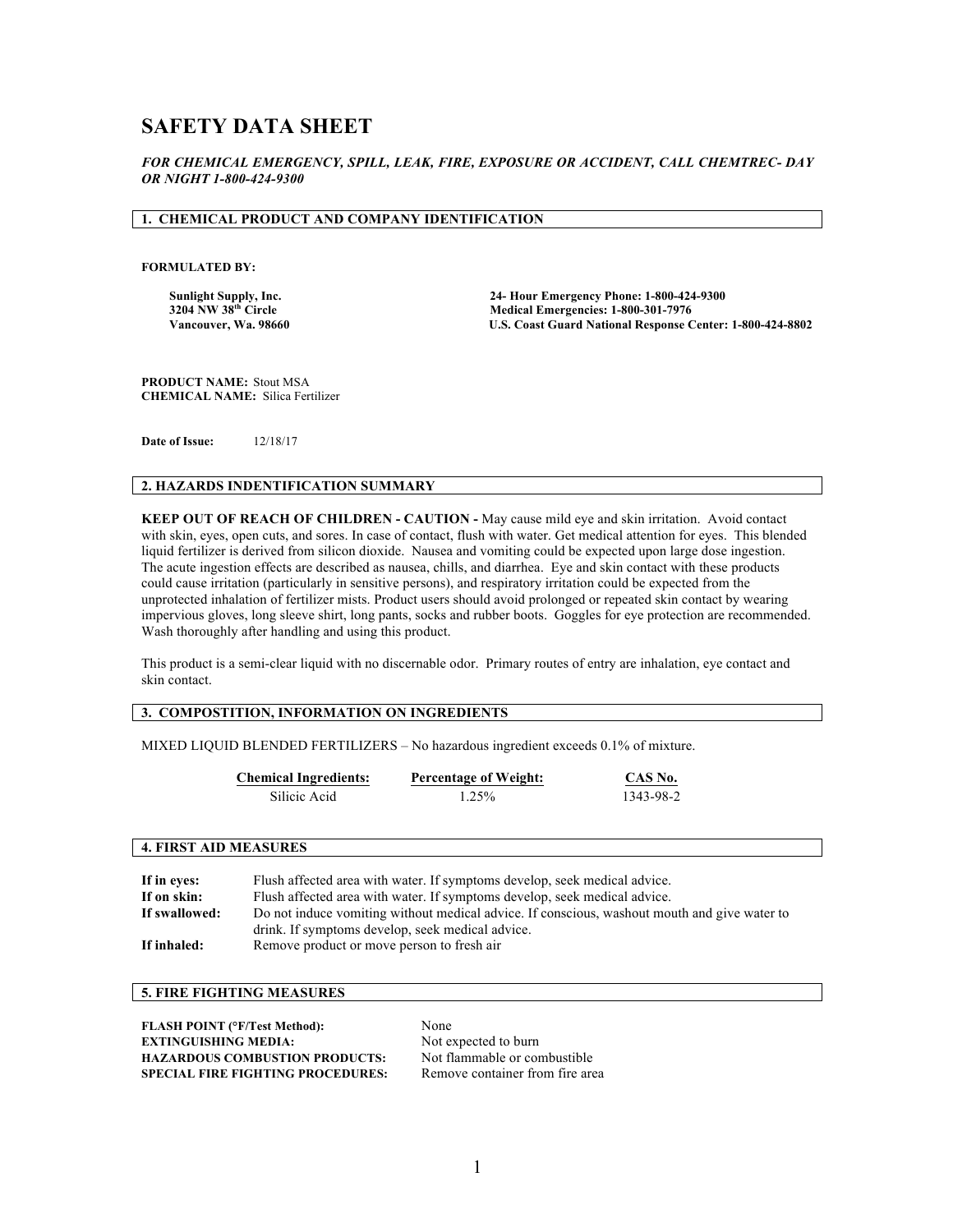# **6. ACCIDENTAL RELEASE MEASURES**

### **PERSON PRECAUTIONS:**

Restrict access to area as appropriate until clean-up operations are complete. Stop or reduce any leaks if it is safe to do so. Do not touch spilled material. Ventilate spill area if possible. Use personal protective equipment recommended in Section 8 (Exposure Controls/Personal Protection)

#### **METHODS FOR CLEANING UP:**

SMALL SPILLS: Soak up spill with absorbent material. Place residues in a suitable, covered, properly labeled container. Wash affected area. LARGE SPILLS: Contain liquid using absorbent material, by digging trenches or diking. Reclaim into recovery or salvage drums or tank truck for proper disposal. Contact an approved waste hauler for disposal of contaminated recovered material. Dispose of material in compliance with regulations indicated in Section 13 (Disposal Considerations).

### **ENVIRONMENTAL PRECAUTIONS:**

Do not contaminate surface water.

# **7. HANDLING AND STORAGE**

| <b>HANDLING:</b> | Avoid eye and skin contact. Do not take internally. Ensure all containers are labeled. Keep the<br>containers closed when not in use.                                                                    |
|------------------|----------------------------------------------------------------------------------------------------------------------------------------------------------------------------------------------------------|
| <b>STORAGE:</b>  | Protect product from freezing. Store the containers tightly sealed. Stainless steel, fiber glass,<br>Polyethylene compatibility with plastic materials may vary; it is recommended that compatibility is |
|                  | tested prior to use. DO NOT USE Aluminum or Mild Steel, Brass                                                                                                                                            |

### **8. EXPOSURE CONTROLS / PERSONAL PROTECTION**

|                                                               | regulated limits.                                                                   |          | <b>OCCUPATIONAL EXPOSURE LIMITS:</b> This product contains amorphous, colloidal, or fumed silica. Should the product<br>become dried or misted such that inhalation of the material is possible, standard hygiene<br>practices should be utilized to ensure that exposure to respirable particles is within the |
|---------------------------------------------------------------|-------------------------------------------------------------------------------------|----------|-----------------------------------------------------------------------------------------------------------------------------------------------------------------------------------------------------------------------------------------------------------------------------------------------------------------|
|                                                               | Substance                                                                           | Category | mg/m3                                                                                                                                                                                                                                                                                                           |
|                                                               | Amorphous silica                                                                    | Z3/TWA   | 0.08                                                                                                                                                                                                                                                                                                            |
| <b>ENGINEERING CONTROLS:</b><br>dusts or mists are generated. | General ventilation is recommended. Local exhaust ventilation may be necessary when |          |                                                                                                                                                                                                                                                                                                                 |
| <b>RESPIRATORY PROTECTION:</b>                                | Not normally required.                                                              |          |                                                                                                                                                                                                                                                                                                                 |

**PERSONAL PROTECTIVE EQUIPMENT:** Chemical goggles or shielded safety glasses and rubber or neoprene gloves are not required, but its use is recommended.

**HYGEINE RECOMMENDATIONS:** Keep an eye wash fountain available. Keep a safety shower available. If clothing is contaminated, remove clothing and thoroughly wash the affected area. Launder contaminated clothing before reuse.

# **9. PHYSICAL AND CHEMICAL PROPERTIES**

| <b>APPEARANCE AND ODOR:</b>   | Semi-clear liquid with no apparent smell |                                             |
|-------------------------------|------------------------------------------|---------------------------------------------|
| <b>SOLUBILITY:</b>            | <b>Soluble</b>                           |                                             |
| pH:                           | $3.0 + 6.03$                             | <b>BULK DENSITY:</b> 8.45 pounds per gallon |
| SPECIFIC GRAVITY (Water = 1): | 1.014 @ 77°F/25° C                       | VISCOSITY: 20 cps @ 77 $\rm F/25$ °C        |
| <b>VOC CONTENT:</b>           | 0% Calculated                            |                                             |

Note: These physical properties are typical values for this product and are subject to change.

# **10. STABILITY AND REACTIVITY**

**STABILITY:** Stable under normal conditions. **INCOMPATIBILITY:** Freezing temperatures **HAZARDOUS DECOMPOSTITION PRODUCTS:** Not applicable **HAZARDOUS POLYMERIZTION:** Will not occur.

### **11. TOXICOLOGICAL INFORMATION**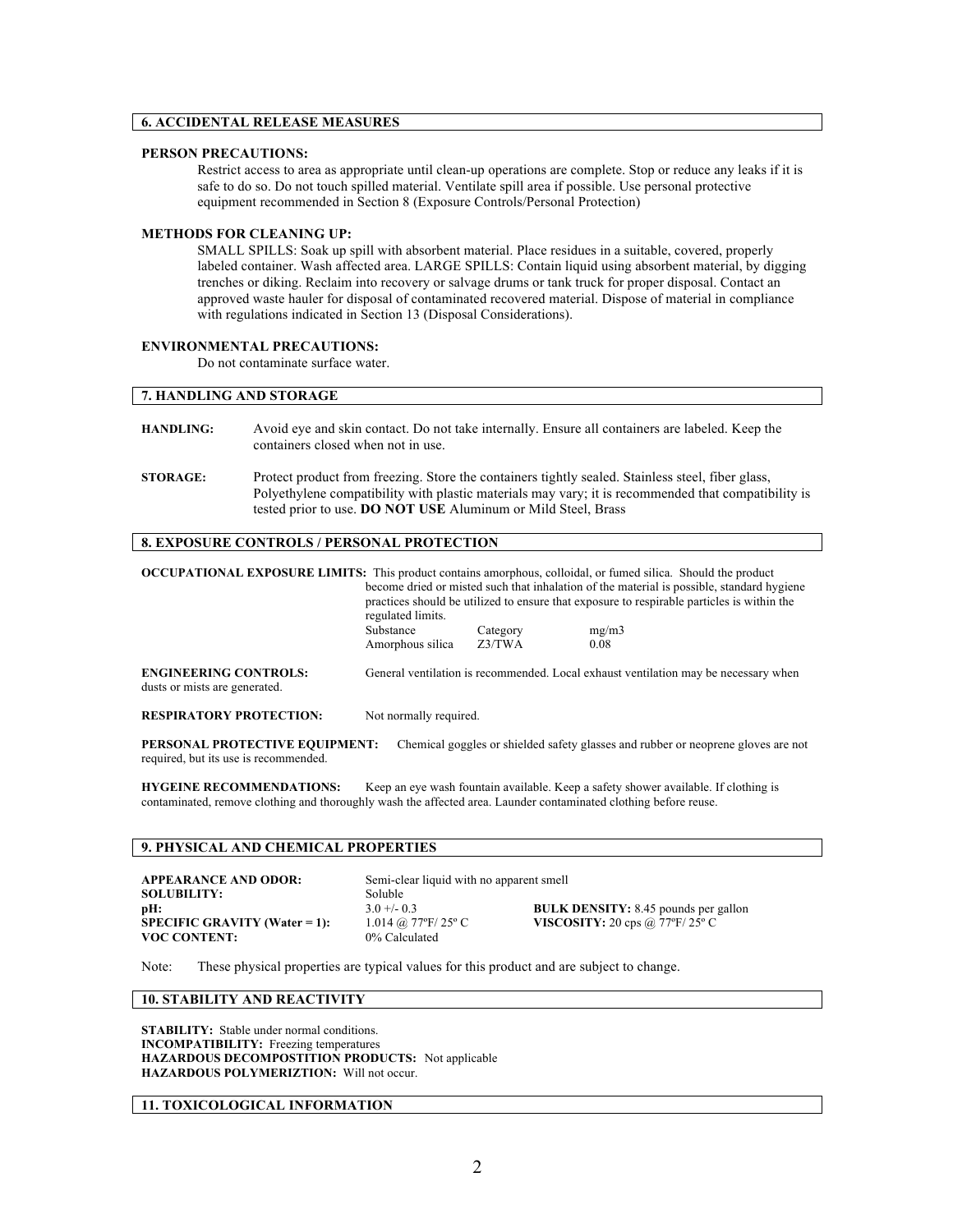**Acute Oral LD<sub>50</sub>(rat):** >34,000 mg/kg **Acute Dermal LD50(rat):** >10,000 mg/kg **Eye Irritation (rabbit):** not established

**Skin Irritation (rabbit):** not established

**Skin Sensitization (guinea pig):** not established

**Carcinogenic Potential:** None of the substances in this product are listed as carcinogens by the International Agency for Research on Cancer (IARC), the National Toxicology Program (NTP) or the American Conference of Governmental Industrial Hygienists (ACGIH).

### **12. ECOLOGICAL INFORMATION**

**Ecotoxicology**: No toxicity studies have been conducted on this product.

**Mobility:** The environmental fate was estimated using a level III fugacity model embedded in the EPI (estimation program interface) Suite TM, provided by the US EPA. The model assumes a steady state condition between the total input and output. The level II model does not require equilibrium between the defined media. The information provided is intended to give the user a general estimate of the environmental fate of this product under the defined conditions of the models. If released into the environment this material is expected to distribute the air, water and soil/sediment in the approximate respective percentages;

| ٨İr   | Water       | Soil/Sediment |
|-------|-------------|---------------|
| $5\%$ | $30 - 50\%$ | $30 - 50\%$   |

The portion in water is expected to be soluble or dispersible.

**Bioaccumulation Potential:** This preparation or material is not expected to bioaccumulate.

### **Environmental Hazard and Exposure Characterization:**

Based on our hazard characterization, the potential environmental hazard is: Low Based on our recommended product application and the product's characteristics, the potential environmental exposure is: Low

If released into the environment, see CERCLA/SUPERFUND in Section 15.

# **13. DISPOSAL CONSIDERATIONS**

If this product becomes a waste, it is not a hazardous waste as defined by the Resource Conservation and Recovery Act (RCRA) 40 CFR 261, since it does not have the characteristics of Subpart C, nor is it listed under the Subpart D.

As a non-hazardous waste, it is not subject to federal regulation. Consult state or local regulation for any additional handling, treatment or disposal requirements. For disposal, contact a properly licensed waste treatment, storage, disposal, recycling facility.

# **14. TRANSPORT INFORMATION**

The information in this section is for reference only and should not take the place of a shipping paper (bill of lading) specific to an order. Please note that the proper Shipping Name / Hazard Class may vary by packaging, properties, and mode of transport. Typical Proper Shipping Names for this product are as follows.

| LAND TRANSPORT:<br>Proper Shipping Name:            | PRODUCT IS NOT REGULATED DURING TRANSPORTATION |
|-----------------------------------------------------|------------------------------------------------|
| AIR TRANSPORT (ICAO/IATA):<br>Proper Shipping Name: | PRODUCT IS NOT REGULATED DURING TRANSPORTATION |
| MARINE TRANSPORT:<br>Proper Shipping Name:          | PRODUCT IS NOT REGULATED DURING TRANSPORTATION |

# **15. REGULATORY INFORMATION**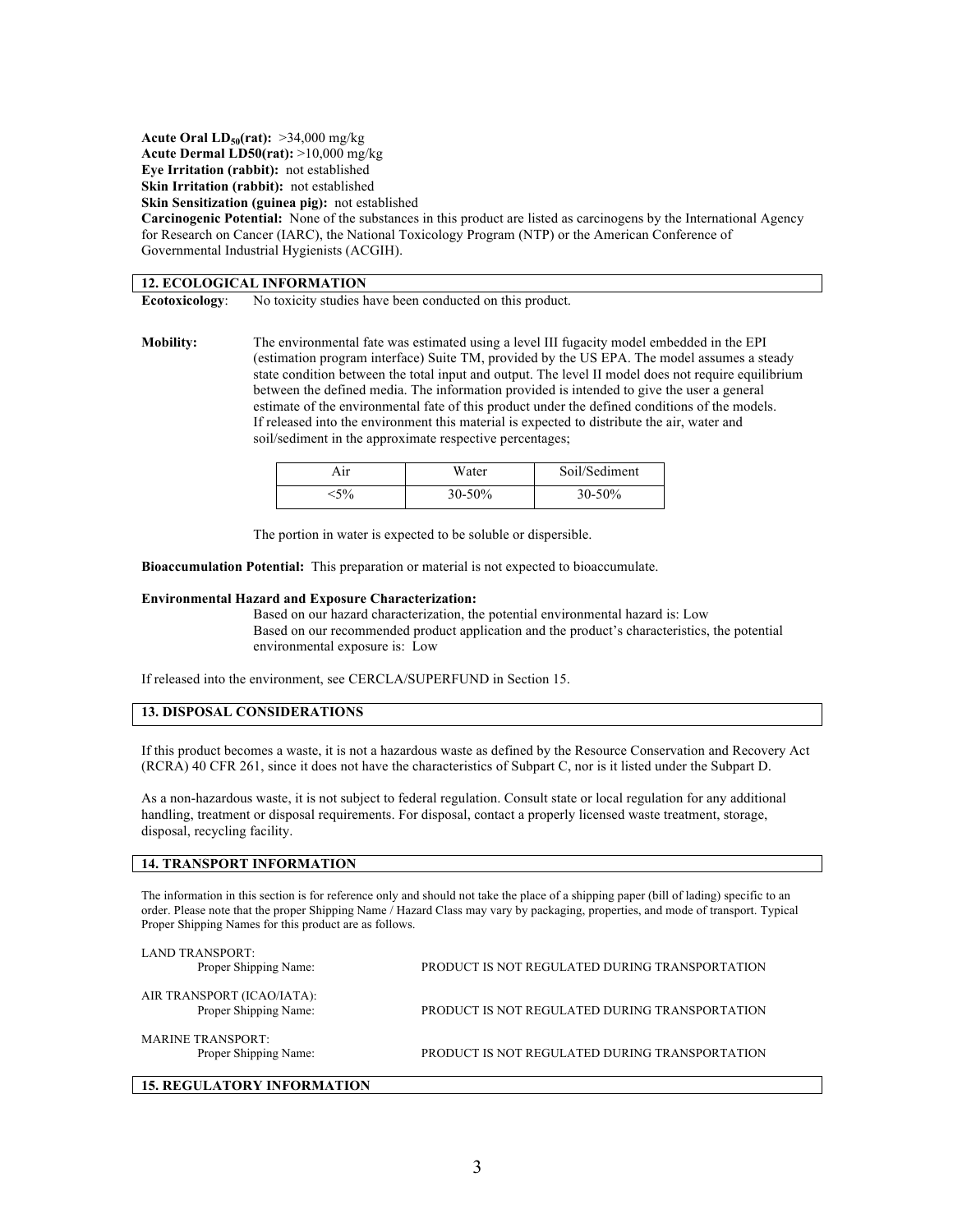This section contains additional information that my have relevance to regulatory compliance. The information in this section is for reference only. It is not exhaustive, and should not be relied upon to take the place of an individualized compliance or hazard assessment.

#### NATIONAL REGULATIONS, USA:

OSHA HAZARD COMMUNICATION RULE, 29 CFR 1910.1200: Based on our hazard evaluation, none of the substances in this product are hazardous.

CERCLA/SUPERFUND, 40 CFR 117, 302: Notifications of spills of this product are not required.

SARA/SUPERFUND AMENDMENTS AND REAUTHORIZATION ACT OF 1986 (TITLE III) – SECTIONS 302, 311, 312, AND 313:

SECTION 302 – EXTREMELY HAZARDOUS SUBSTANCES (40 CFR 370): This product does not contain substances listed in Appendix A and B as an Extremely Hazardous Substance.

SECTIONS 311 AND 312 – MATERIAL SAFETY DATA SHEET REQUIREMENTS (40 CFR 370): Our hazard evaluation has found that this product is not hazardous under 29 CFR 1910.1200.

- Immediate (Acute) Health Hazard
- Delayed (Chronic) Health Hazard
- Fire Hazard
- Sudden Release of Pressure Hazard
- Reactive Hazard

Under SARA 311 and 312, the EPA has established threshold quantities for the reporting of hazardous chemicals. The current thresholds are: 500 pounds or the threshold planning quantity (TPQ), whichever is lower, for extremely hazardous substances and 10,000 pounds for all other hazardous chemicals.

SECTION 313 – LIST OF TOXIC CHEMICALS (40 CFR 372): This product does not contain substances on the List of Toxic Chemicals.

TOXIC SUBSTANCES CONTROL ACT (TSCA): The substances in this preparation are included on or exempted from the TSCA 8(b) Inventory (40 CFR 710)

FEDERAL WATER POLLUTION CONTROL ACT, CLEAN WATER ACT, 40 CFR 401.15 / formerly Sec. 307, 40 CFR 116.4/formerly Sec. 311:

Substances listed under this regulation are not intentionally added or expected to be present in this product. Listened components may be present at trace levels.

CLEAN AIR ACT, Sec. 112 (40 CFR 61, Hazardous Air Pollutants), Sec. 602 (40 CFR 82, Class I and II Ozone Depleting Substances):

Substances listed under this regulation are not intentionally added or expected to be present in this product. Listed components may be present at trace levels.

CALIFORNIA PROPOSITION 65:

Substances listed under California Proposition 65 are not intentionally added or expected to be present in this product.

MICHIGAN CRITICAL MATERIALS:

Substances listed under this regulation are not intentionally added or expected to be present in this product. Listed components may be present at trace levels.

NATIONAL REGULATIONS, CANADA:

WORKPLACE HAZARDOUS MATERIALS INFORMATION SYSTEM (WHMIS): This product has been classified in accordance with the hazard criteria of the Controlled Products Regulations (CPR) and the MSDS contains all the information required by the CPR.

WHMIS CLASSIFICATION: Not considered a WHMIS controlled product.

# **16. OTHER**

Based on our recommended use of this product, we have characterized the product's general risk. This information should provide assistance for your own risk management practices. We have evaluated our product's risk as follows: